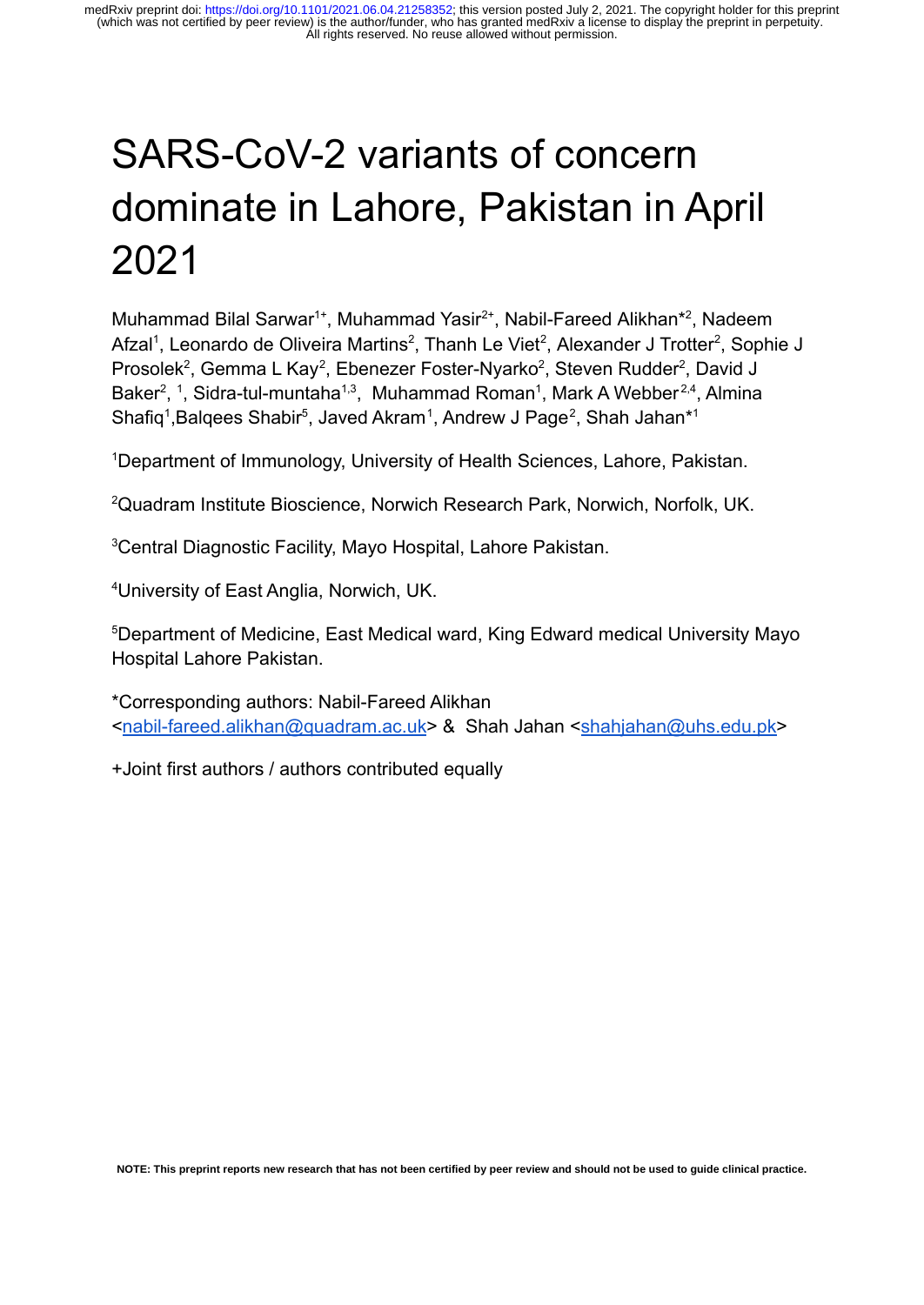## Abstract

#### *Background*

The SARS-CoV-2 pandemic continues to expand globally, with case numbers rising in many areas of the world, including the Indian sub-continent. Pakistan has one of the world's largest population, of over 200 million people and is experiencing a severe third wave of infections caused by SARS-CoV-2 that begun in March 2021.In Pakistan, during third wave until now only 12 SARS-CoV-2 genomes have been collected and among these 9 are from Islamabad. This highlights the need for more genome sequencing to allow surveillance of variants in circulation. In fact more genomes are available among travellers with a travel history from Pakistan, than from within the country itself.

#### *Methods*

For a better understanding of the circulating variants in Lahore and surrounding areas with a combined population of 11.1 million, within a week of April 2021, 102 samples were sequenced. The samples were randomly collected from 2 hospitals with a diagnostic polymerase chain reaction (PCR) cutoff value of less than 25 cycles.

#### *Results*

Analysis of the lineages shows that B.1.1.7 (first identified in the UK, Alpha variant) dominates, accounting for 97.9% (97/99) of cases, with B.1.351 (first identified in South Africa, Beta variant) accounting for 2.0% (2/99) of cases. No other lineages were observed.

#### *Discussion*

In depth analysis of the B.1.1.7 lineages indicates multiple separate introductions and subsequent establishment within the region. Eight samples were identical to genomes observed in Europe (7 UK, 1 Switzerland), indicating recent transmission. Genomes of other samples show evidence that these have evolved, indicating sustained transmission over a period of time either within Pakistan or other countries with low density genome sequencing. Vaccines remain effective against B.1.1.7, however the low level of B.1.351 against which some vaccines are less effective demonstrates the requirement for continued prospective genomic surveillance.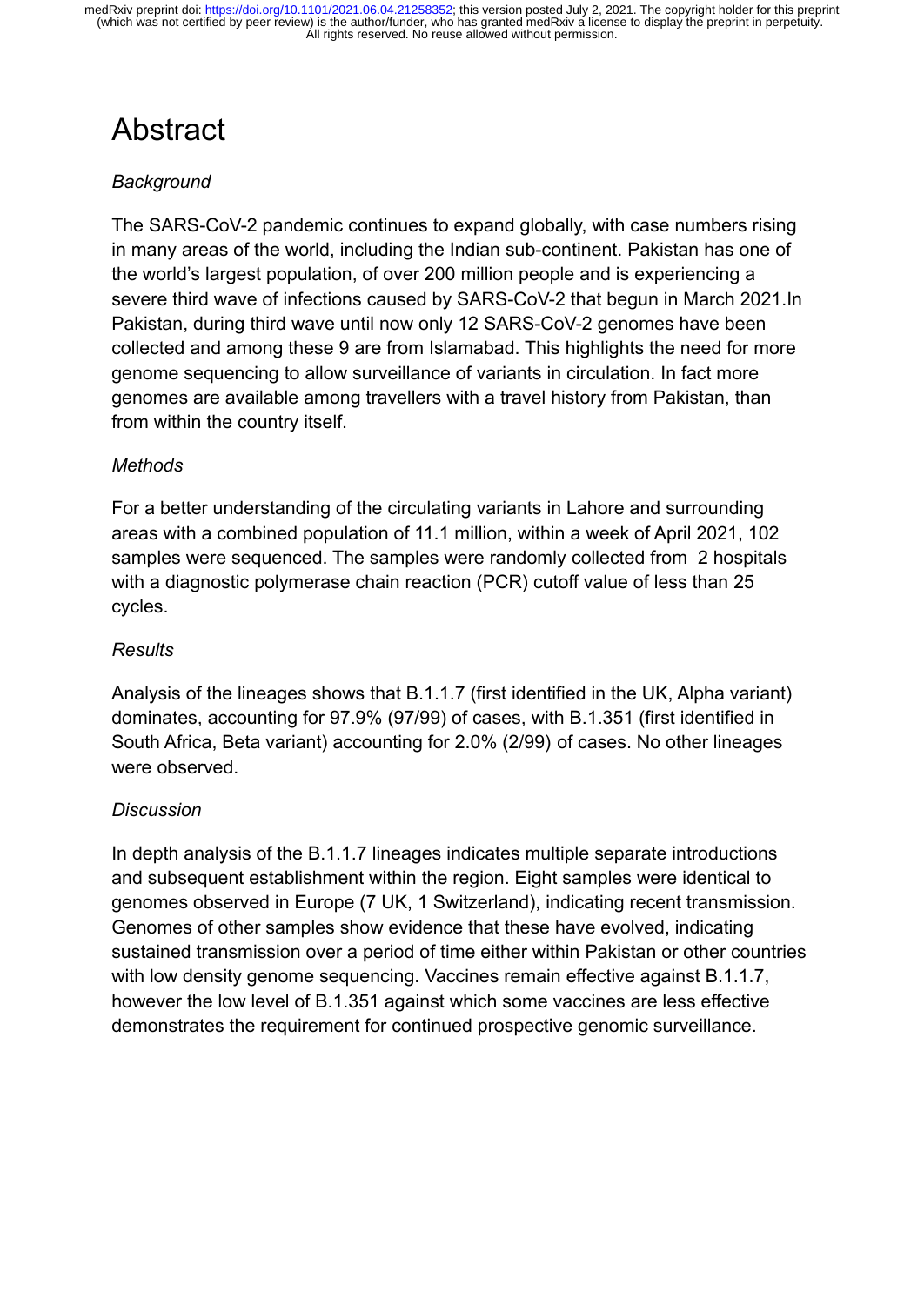### Introduction

The COVID-19 pandemic has spread rapidly throughout the world and continues to expand in many regions. It began with an unknown case of pneumonia in the city of Wuhan, China [\(Huang](https://www.zotero.org/google-docs/?0JP0W0) *et al.*, 2020). The causative pathogen has since been named 'severe acute respiratory syndrome-related coronavirus 2 (SARS-CoV-2)'. As of May 2021, there have been over 167 million reported cases and 3.4 million fatalities [\(Dong, Du and Gardner, 2020\)](https://www.zotero.org/google-docs/?fSOmiP). Genomic surveillance has assisted the pandemic response providing information for outbreak investigations and detecting possible epitope changes that would allow the virus to escape vaccines. Multiple classification systems have been developed to quickly communicate SARS-CoV-2 variants circulating in a community (Alm *et al.*, 2020; Hodcroft *et al.*[, 2020; Rambaut](https://www.zotero.org/google-docs/?hlgo6s) *et al.*, [2020\).](https://www.zotero.org/google-docs/?hlgo6s) From these definitions, certain lineages have been designated as Variants of Concern (VOCs), which are defined as such due to indications of increased transmission patterns and/or possible resistance to vaccine and/or other treatments (Volz *et al.*[, 2021\)](https://www.zotero.org/google-docs/?B1KgXF). World Health Organisation (WHO) has introduced a new nomenclature of these VOCs and Variants of Interest (VOIs) based on Greek alphabets.

B.1.1.7 (Alpha) and B.1.351 (Beta) are two VOCs that have circulated globally. The SARS-CoV-2 lineage B.1.1.7, designated Variant of Concern 202012/01 (VOC) by Public Health England, was first identified in the UK in late Summer to early Autumn 2020 (Volz *et al.*[, 2021\)](https://www.zotero.org/google-docs/?Tjfcp4). B.1.351 is another VOC identified in South Africa and defined by eight mutations in the spike protein including (K417N, E484K and N501Y) [\(Tegally](https://www.zotero.org/google-docs/?Im2p8O) *et al.*, 2021).

Pakistan is currently experiencing a severe third wave of infections caused by SARS-CoV-2 which began in March 2021. Vaccination rates nationally are under 2% (*[National Command Operation Center](https://www.zotero.org/google-docs/?TwAoXp)*, 2021), leaving large segments of the community at risk of serious illness from COVID-19. Currently very few SARS-CoV-2 genomes collected in Pakistan are available, with just 12 covering the third wave, 9 of which are from one city, Islamabad. This highlights the need for more genome sequencing from Pakistan, particularly given the current situation and the very high population in order to allow surveillance of variants in circulation. Currently, more genomes are available for travellers with a travel history from Pakistan, than from within the country itself [\(Shu and McCauley, 2017\).](https://www.zotero.org/google-docs/?bpYYA2)

We have amplicon sequenced 102 samples, randomly chosen from a 1 week period in April 2021 from Lahore and surrounding areas, to get a snapshot assessment of the circulating lineage in the region. This has identified the B.1.1.7 variant of concern (Alpha) as the primary lineage circulating, found in 97.9% of cases, with clear signals of repeated overseas introductions into the region.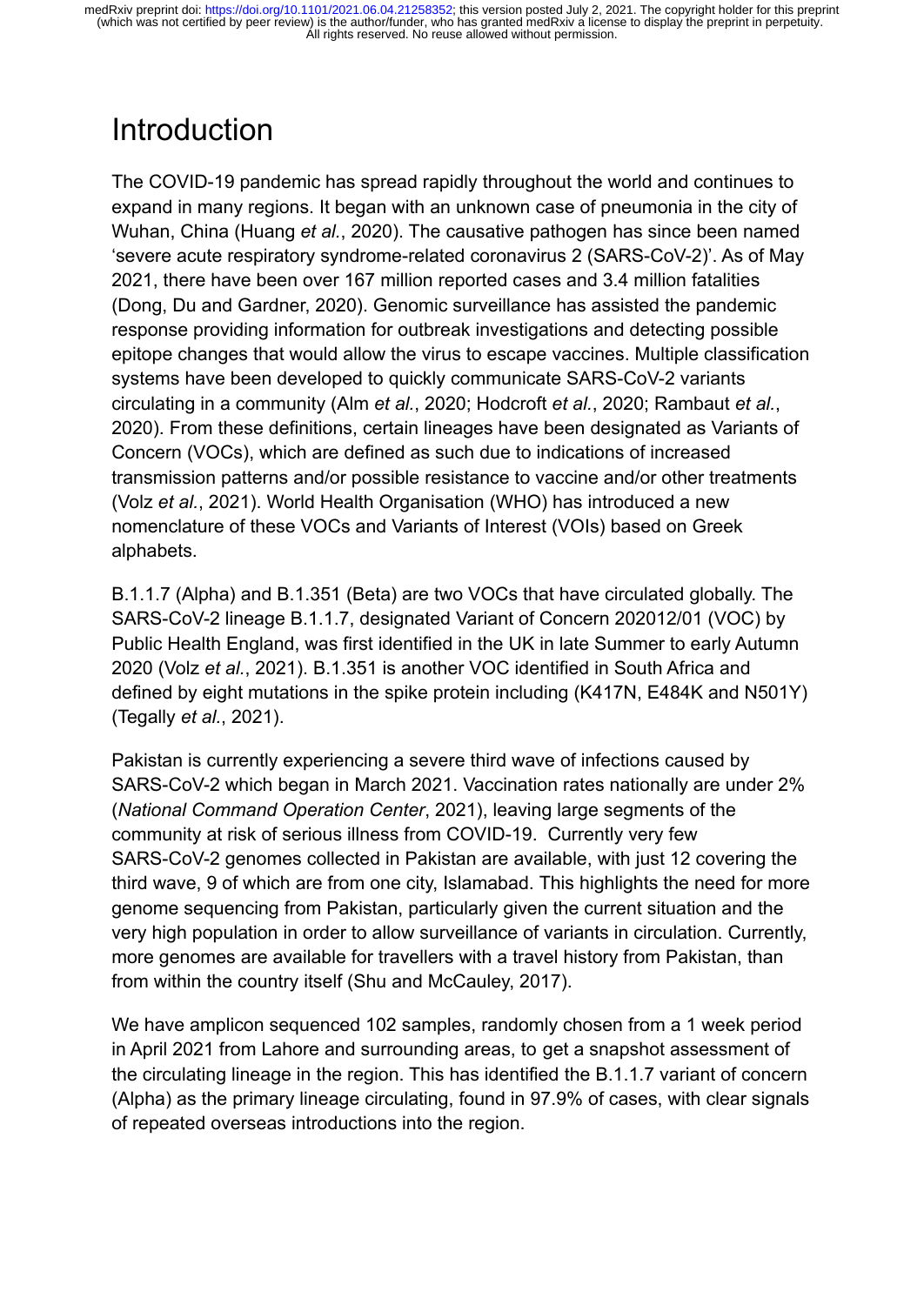### Results and Discussion

In this study, from 2021-04-06 to 2021-04-11, 102 SARS-CoV-2 samples in viral transport medium (VTM) were randomly selected from SARS-CoV-2 diagnostic positives by the Mayo Hospital and Sheikh Zayed Hospital in Lahore, Pakistan. All samples had a Ct < 25. These public hospitals serve a predominantly middle income population. The patients were between 21 and 91 years of age with a broad distribution of ages, with 74% (n=74) male, 26% (n=26) female and 2 unknown. Four samples were from patients who died (all aged over 60), while all others recovered. Patients had no history of international travel, with 77 patients explicitly reporting that they and their household did not recently travel overseas (Supplementary Table S1).

Viral RNA was amplified using the ARTIC protocol [\(Quick, 2020\)](https://www.zotero.org/google-docs/?0J1sj7) with sequencing libraries prepared using CoronaHiT (Baker *et al.*[, 2021\)](https://www.zotero.org/google-docs/?rH5Cpb). Resulting sequenced reads were used to generate consensus sequences with the ARTIC bioinformatics protocol (See methods).

Analysis of the PANGO lineages shows that B.1.1.7 (first identified in the UK) dominates, accounting for 97.9% (97/99) of cases, with B.1.351 (first identified in South Africa) accounting for 2.0% (2/99) of cases. No other lineages were observed.

SARS-CoV-2 was first identified in Pakistan on 26th February 2020 [\(Javed](https://www.zotero.org/google-docs/?lc2fHZ) *et al.*, [2020\).](https://www.zotero.org/google-docs/?lc2fHZ) The first B.1.1.7 genome was submitted to GISAID on 2020-12-25. There were previously 268 SARS-CoV-2 genomes available on GISAID where Pakistan was listed as the country of exposure with 90 assigned as B.1.1.7 or B.1.351 (Table 1; Supplementary Table S2). Most of these samples were associated with international travel from the country and were collected outside of Pakistan (Supplementary Table S2). A list of submitting authors of these data can be found in Supplementary Table S3. We combined all B.1.1.7 and B.1.351 public data with the genomes presented in this study to provide a snapshot of B.1.1.7 and B.1.351 dissemination (Supplementary Table S4).

| Lineage        |    | Count   Lineage |                | Count   Lineage | Count |
|----------------|----|-----------------|----------------|-----------------|-------|
| <b>B.1.1.7</b> | 87 | IC.23           | 5              | B.1.525         |       |
| IB.1.36        | 35 | B.1.36.24       | 3              | C.36            |       |
| IB.1           | 30 | ΙA              | 3              | B.1.260         |       |
| <b>B.1.471</b> | 24 | ΙB              | 3              | B.1.36.8        |       |
| IB.1.1.1       | 18 | B.1.351         | 3              | B.1.523         |       |
| IB.1.36.31     | 17 | IC.11           | $\overline{2}$ | B.1.459         |       |
| IB.6           | 12 | B.1.1.370       |                | B.1.562         |       |
| <b>B.1.1</b>   | 10 | B.1.36.22       |                | B.1.617.1       |       |
| IB.1.36.34     | 5  | B.1.1.214       |                |                 |       |

#### **Table 1: PANGO lineages of GISAID data where Pakistan is the country of exposure**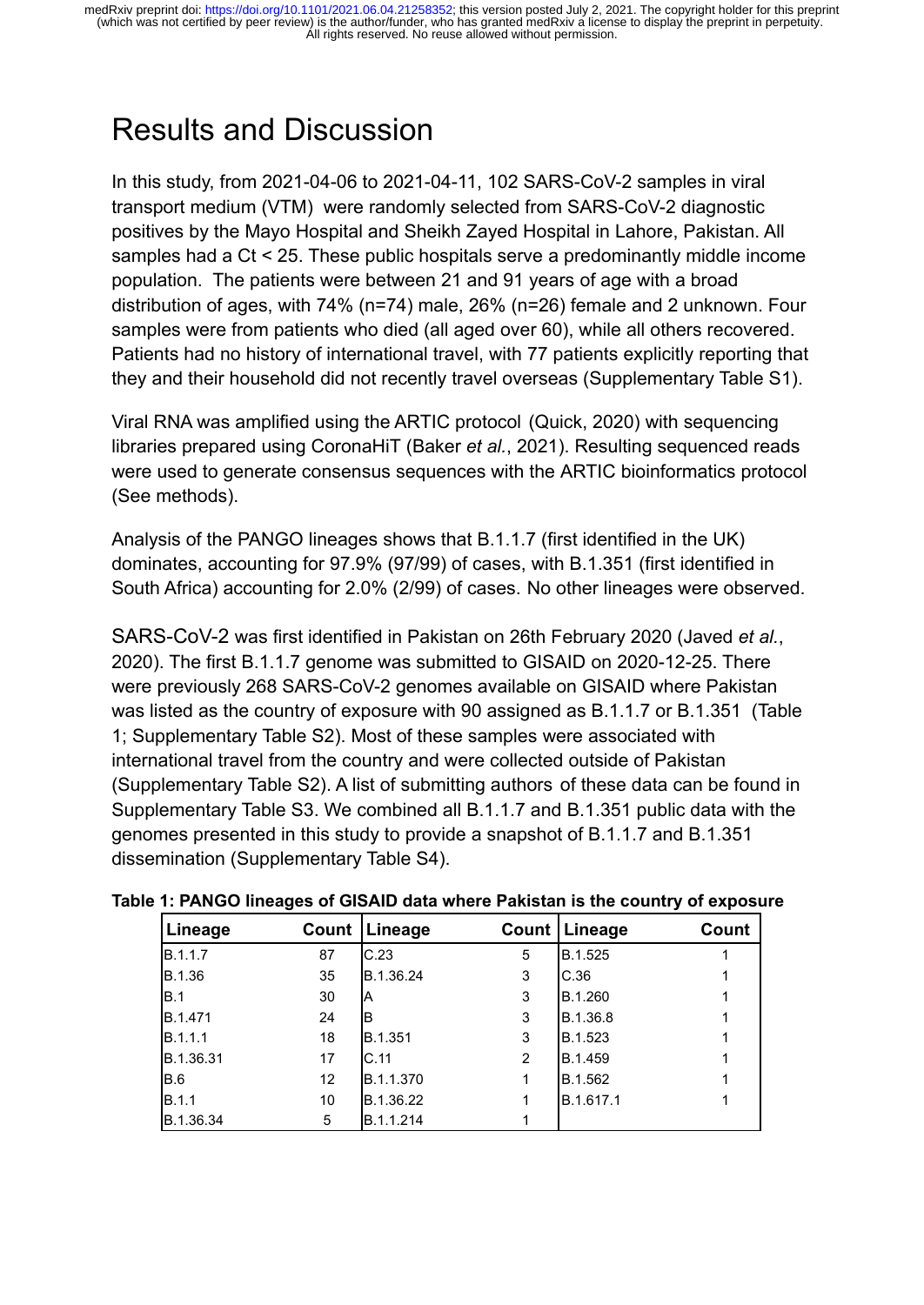B.1.1.7 was likely introduced into Pakistan as the lineage emerged in the United Kingdom. B.1.1.7 samples are found in multiple clades spanning the entire phylogeny of B.1.1.7, suggesting the time to most recent common ancestor of all B.1.1.7 and B.1.1.7 in Pakistan was similar, which was calculated as October 2020 (Figure 1). The date of emergence of B.1.1.7 is before this date and has been calculated as September 2020 elsewhere [\(Galloway](https://www.zotero.org/google-docs/?EKxn37) *et al.*, 2021). These early introduction dates into Pakistan are plausible as the first confirmed B.1.1.7 genomes associated with Pakistan date back as early as late December 2020 (Figure 1).

By reconstructing the exposure history over the phylogenetic tree, we estimate the number of B.1.1.7 importations as 127 using the dated tree (Figure 1). More than half of the introductions into the country happened before March 2021, despite a constant rate of recent importations. Genomes from Pakistan were intermingled with genomes from elsewhere, as shown in Figure 2 where we calculated the patristic distance of genomes in this study to their closest neighbour and found that they were generally closer to samples from abroad. The number of substitutions to the nearest neighbour also varied (0-8 substitutions)(Figure 2). Considering that all samples in this study were sourced from patients with no travel history, this suggests that the current data does not fully capture transmission within Pakistan. The virus is detected and sequenced from the source (usually the United Kingdom) and then in some cases sampled in Pakistan immediately or after several months, where the number of substitutions were lower or higher respectively.

B.1.351 was likely introduced into Pakistan recently. B.1.351 samples were found in four clades in the phylogeny of B.1.351, suggesting at least 4 separate introductions into the country (Figure 3). The time to the most recent common ancestor of B.1.351 globally was calculated here as during September 2020, whereas the clades containing B.1.351 genomes from Pakistan date no earlier than February 2021 (Figure 3). The date of emergence of B.1.351 is before these dates and has been calculated as early August 2020 elsewhere [\(Tegally](https://www.zotero.org/google-docs/?QvgdeW) *et al.*, 2021).

It has been demonstrated [\(Abu-Raddad, Chemaitelly and Butt, 2021\)](https://www.zotero.org/google-docs/?MawDZf) that vaccines, in particular BNT162b2, are effective against B.1.1.7. Therefore, if this remains the dominant lineage in the region, public health vaccination policy can be implemented accordingly. However, whilst the prevalence of B.1.351, which has been linked to lower vaccine efficacy, is very low, this reinforces the need for prospective surveillance of SARS-CoV-2 using genome sequencing to inform public health interventions in a continual manner.

The most regular source of genomic sequencing is from travellers from Pakistan being sequenced by their destination countries, and being annotated as such in the public databases (GISAID). Japan is the largest contributor of genomes from travellers originating from Pakistan (111 out of 269). This indirect surveillance is useful but unreliable as travel restrictions and pre-flight testing can bias the results.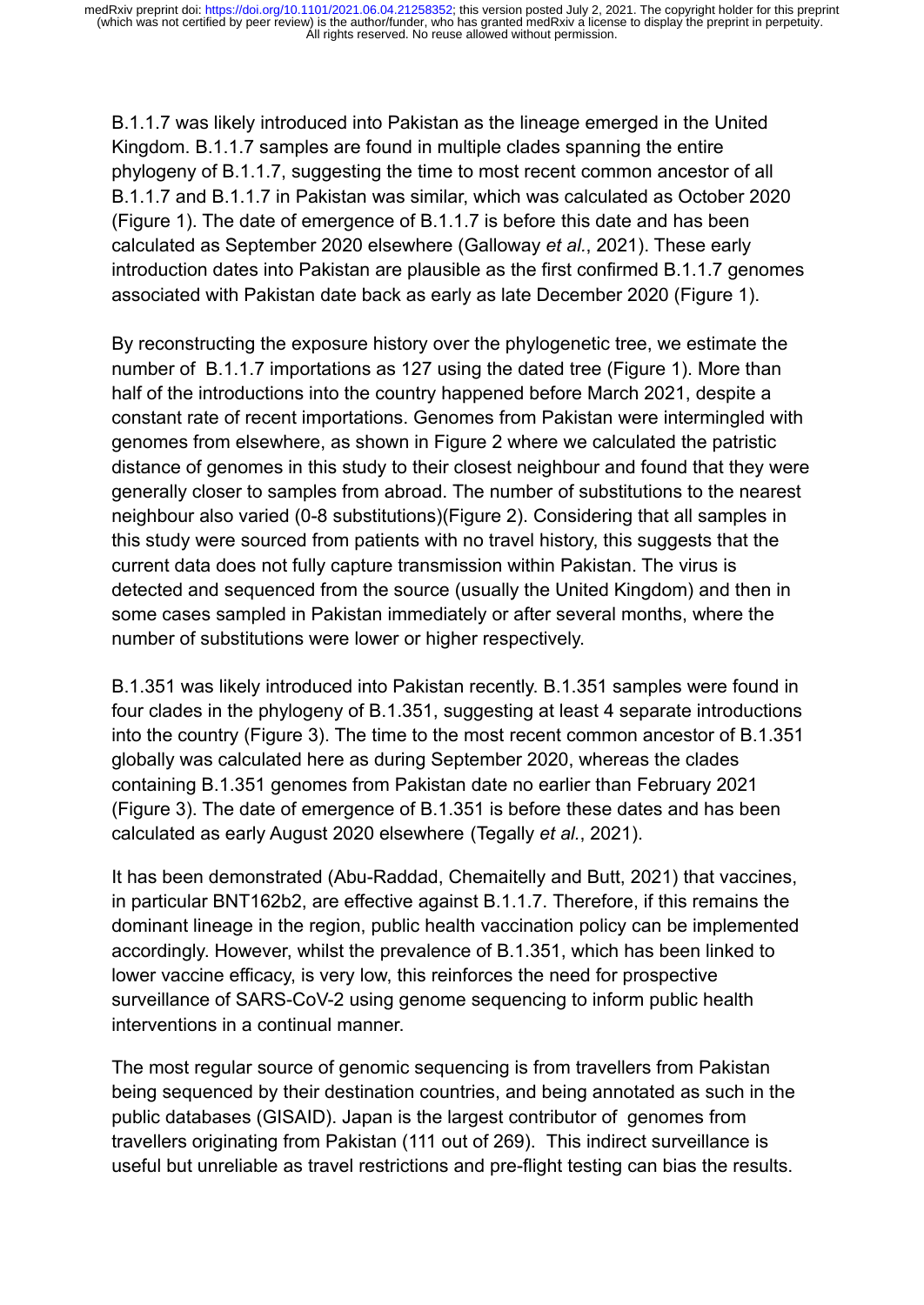This report shows the critical importance of whole-genome sequencing of SARS-CoV-2 to determine the prevalence and changing epidemiology of different variants of the virus. This data is crucial to inform public health decision makers as well as to allow global epidemiology to be understood. Building capacity for sequencing and analysis of genomes in countries with high infection rates will be crucial for the global response to CoVID-19.



#### **Figure 1: Phylogeny of B.1.1.7 including genomes from Pakistan**

At the top, the maximum likelihood dated tree of lineage B.1.1.7, showing only samples close to sequences related to Pakistan. Branches are coloured red when all descendant tips have Pakistan as the country of exposure. Samples sequenced in the present study are highlighted as red dots. At the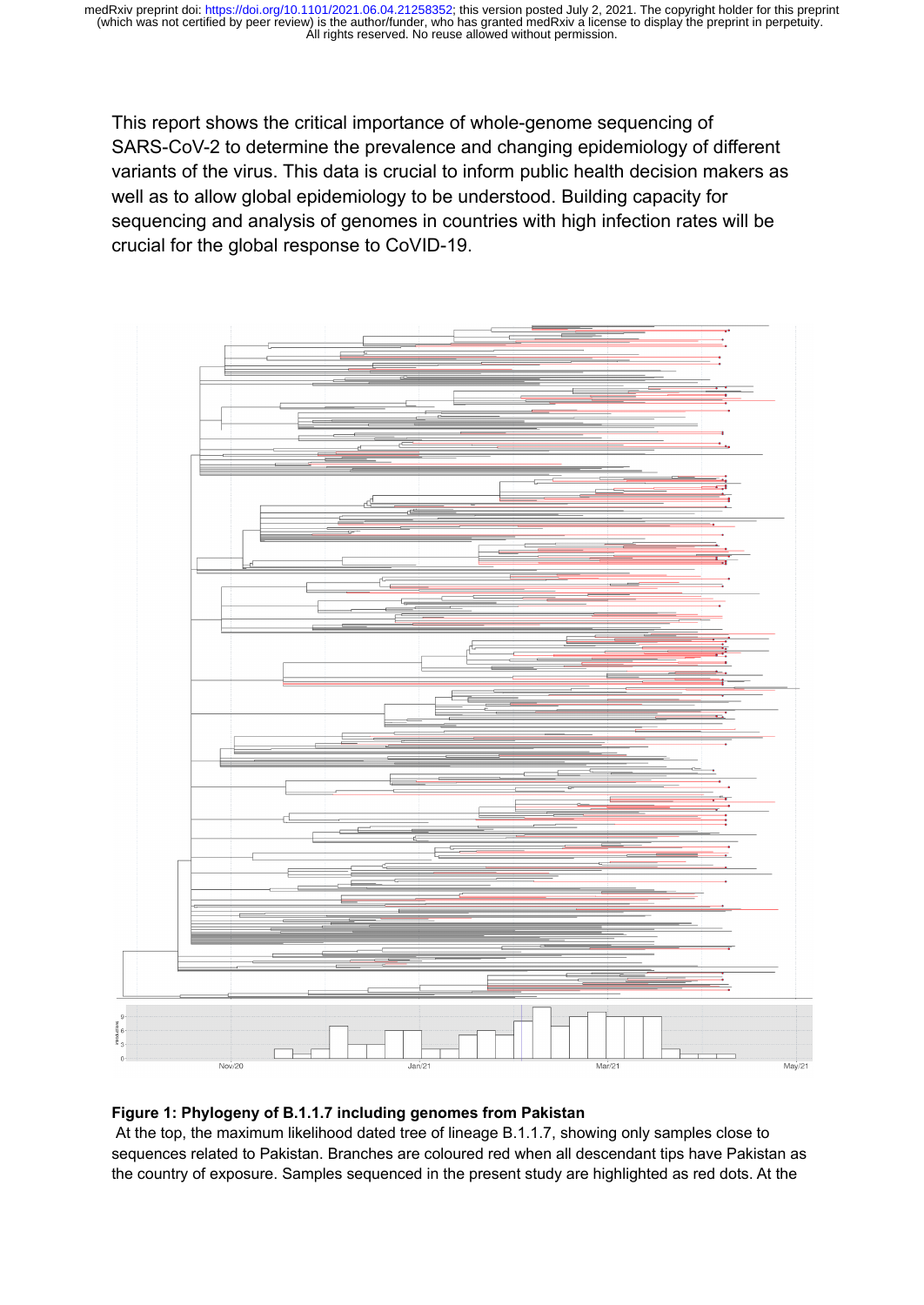bottom we have the histogram of introductions into Pakistan over time, as estimated by ancestral state reconstruction, with the average time represented by a blue vertical line. Phylogenetic tree was estimated with IQTREE2 followed by divergence times estimation usingTreeTime after excluding outliers. The figure was plotted with ggtree and introduction events were estimated with castor.



#### **Figure 2: Distribution of distances to closest neighbours from Pakistan and abroad, for B.1.1.7 sequences.**

The number of expected substitutions is calculated from the patristic distances between leaves over the maximum likelihood tree, transformed from substitutions per site by multiplying by genome length. For each of the 88 UHS-PAK sequences, we find the closest distance considering only Pakistan (blue) or international (red) tips on the tree.

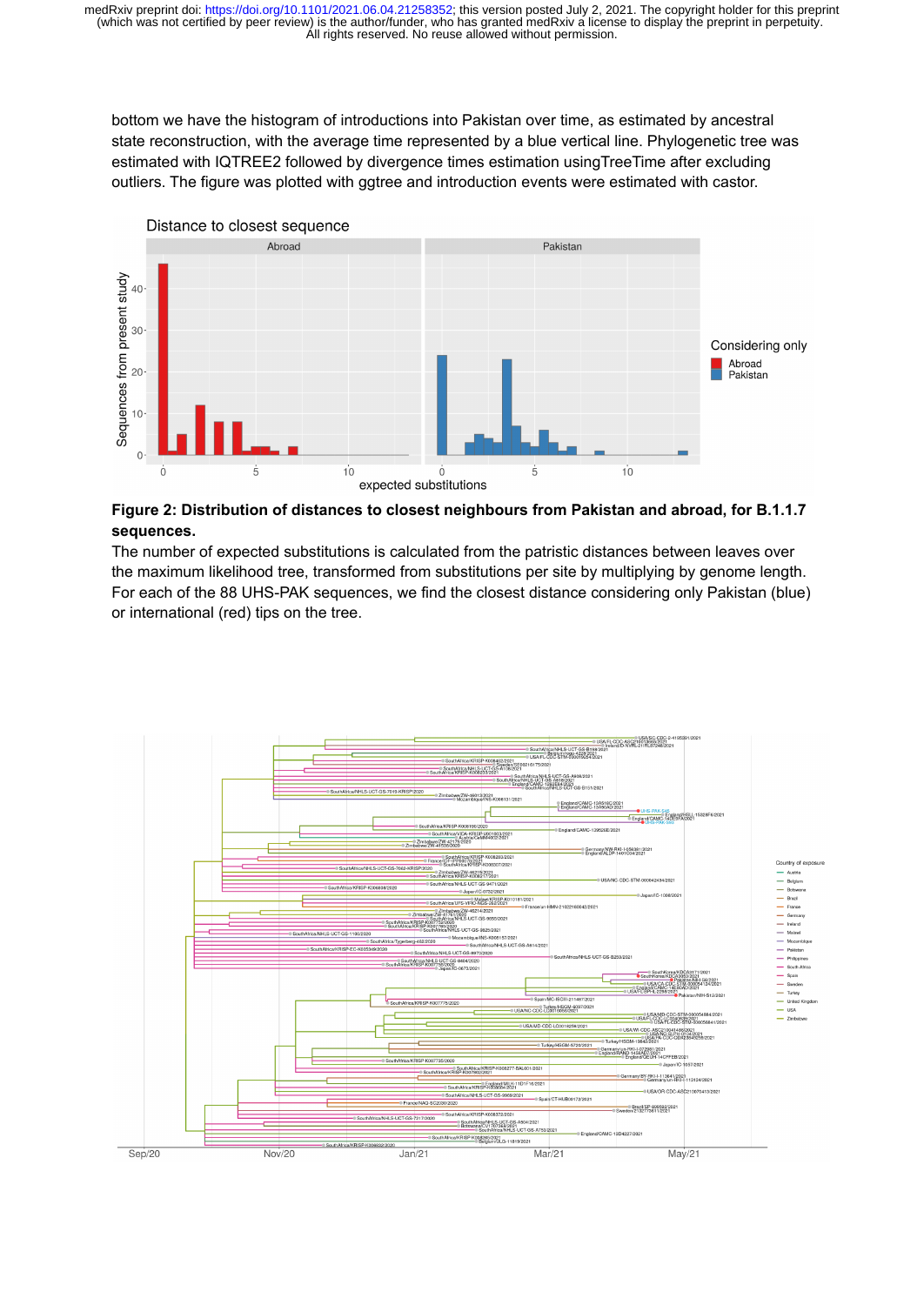#### **Figure 3: Maximum likelihood dated tree of lineage B.1.351 focused on samples sequenced in this study.**

Branches are coloured according to country of exposure, with Pakistan highlighted with a red circle. The two samples from the current study, UHS-PAK-S45 and UHS-PAK-S93, are labelled in blue. Phylogenetic tree was estimated with IQTREE2 (Minh *et al.*[, 2020\)](https://www.zotero.org/google-docs/?YlrFoZ) followed by divergence times estimation usingTreeTime after excluding outliers. The figure was plotted with ggtree (Yu *et al.*[, 2017\).](https://www.zotero.org/google-docs/?S8Fxe1)

### Supplementary data

Supplementary table S1 - Samples sequenced in this study

Supplementary table S2 - GISAID metadata of samples associated with Pakistan

Supplementary Table S3 - GISAID Submitting author information

Supplementary Table S4 - GISAID metadata of B.1.351 and B.1.1.7

### **Methods**

### Genome sequencing and analysis

RNA was extracted using Viral RNA Extraction kit, FavorPrep™ and Polymerase Chain Reaction (RNA) was carried out using GenomeCoV19 Detection Kit by abm (cat: 628) on IQ 5 bioRad in diagnostic laboratories of Lahore Pakistan. Positive samples with a CT < 25 were randomly selected for genome sequencing. Viral RNA was converted in cDNA and was amplified using the ARTIC protocol v3 (LoCost) [\(Quick, 2020\)](https://www.zotero.org/google-docs/?broken=yicssQ) with sequencing libraries prepared using CoronaHiT [\(Baker](https://www.zotero.org/google-docs/?broken=unXas2) *et al.*, [2021\).](https://www.zotero.org/google-docs/?broken=unXas2) We carried out genome sequencing using the Illumina NextSeq 500 platform.

The raw reads were demultiplexed using bcl2fastq (v2.20). The reads were used to generate a consensus sequence using the ARTIC bioinformatic pipeline (*[Artic](https://www.zotero.org/google-docs/?51skjc) Network*[, no date\).](https://www.zotero.org/google-docs/?51skjc) Briefly, the reads had adapters trimmed with TrimGalore [\(Krueger,](https://www.zotero.org/google-docs/?VYBgkK) [2020\)](https://www.zotero.org/google-docs/?VYBgkK) and were aligned to the WuhanHu-1 reference genome (accession MN908947.3) using BWA-MEM (v0.7.17) [\(Li, 2013\);](https://www.zotero.org/google-docs/?ZXFgZe) the ARTIC amplicons were trimmed and a consensus built using iVAR (v.1.2.3) [\(Grubaugh](https://www.zotero.org/google-docs/?z9rJaV) *et al.*, 2019).

PANGO lineages assigned using Pangolin v2.4.2 and PangoLEARN model dated 2021-05-12 [\(Rambaut](https://www.zotero.org/google-docs/?ksnUFV) *et al.*, 2020).

### Phylogenetic analysis

For the phylogenetic analysis, all sequences from GISAID where Pakistan is the country of exposure were downloaded and added to the sequences from the current study. All remaining sequences from GISAID were then compared to this data set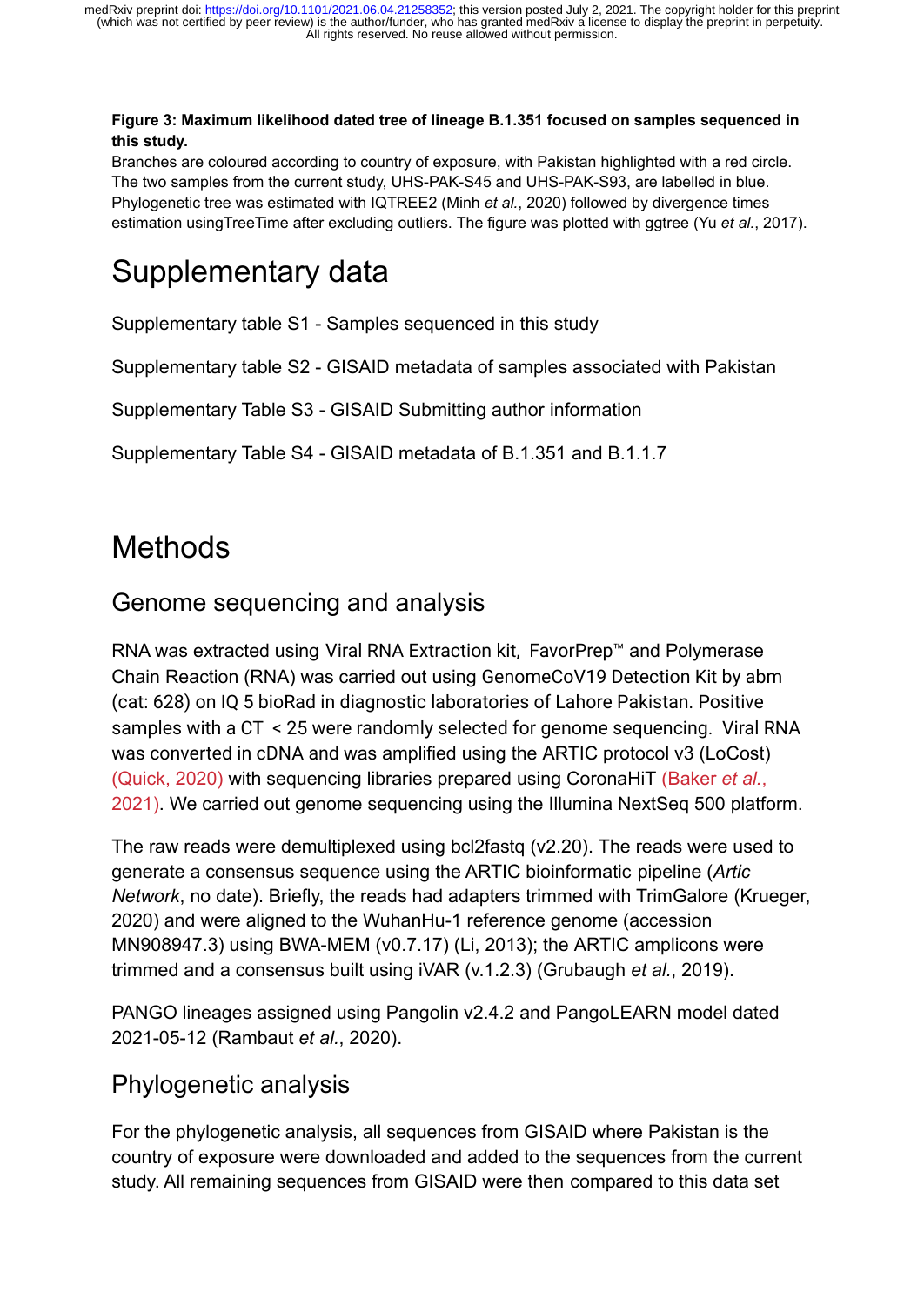where we kept the closest ones —for each Pakistan sequence, the four closest from non-Pakistan were kept for subsequent analysis to provide context. The alignment and neighbour search were done with uvaia [\(de Oliveira Martins, Leonardo, 2021\)](https://www.zotero.org/google-docs/?dRbBsv), and problematic (homoplasic or difficult to sequence) sites were masked from the alignment [\(Turakhia](https://www.zotero.org/google-docs/?qrPggI) *et al.*, 2020). For the B.1.1.7 and B.1.351 dated phylogenetic inference, we further enriched each alignment with more distant neighbours which maximised the phylogenetic diversity [\(Minh, Klaere and von Haeseler, 2006\)](https://www.zotero.org/google-docs/?KfGZxW), based on the neighbour-joining tree [\(Simonsen and Pedersen, 2011\)](https://www.zotero.org/google-docs/?93AaBB) of all sequences close to each Pakistan sequence, for each lineage. Sequences with more than 10% N, or with incomplete date information were excluded from analysis. Clusters distant and unrelated to Pakistan sequences were reduced or removed by visual inspection of maximum likelihood trees.

From the 102 UHS-PAK sequences, 90 samples were included in the phylogenetic analysis: 88 from B.1.1.7 and 2 samples from B.1.351; the final alignments have 723 and 107 sequences, respectively. The maximum likelihood trees were inferred with IQTREE2 v2.1.2 (Minh *et al.*[, 2020\)](https://www.zotero.org/google-docs/?dCqefe) and the divergence times were estimated by marginalisation under a strict clock using TreeTime [\(Sagulenko, Puller and Neher,](https://www.zotero.org/google-docs/?Md4K7K) [2018\).](https://www.zotero.org/google-docs/?Md4K7K) Ancestral state reconstruction of the country of exposure was done with castor [\(Louca and Doebeli, 2018\)](https://www.zotero.org/google-docs/?GFZVQ5) and trees were plotted with ggtree (Yu *[et al.](https://www.zotero.org/google-docs/?1N3sWn)*, [2017\),](https://www.zotero.org/google-docs/?1N3sWn) both for R. The number of introductions into Pakistan was estimated by counting edges where the reconstructed probability of being exposed in Pakistan increased to one, weighting or not by the number of most parsimonious scenarios. Due to unequal sampling and sequencing, the number of introductions is an underestimate and their dates are subject to selection bias (e.g. previous introductions were not sequenced due to regional differences or severity of infection).

### Declaration of Interests

The authors have no conflicts of interest to declare.

### Funding

The Quadram Institute authors gratefully acknowledge the support of the Biotechnology and Biological Sciences Research Council (BBSRC); their research was funded by the BBSRC Institute Strategic Programme Microbes in the Food Chain BB/R012504/1 and its constituent project BBS/E/F/000PR10352, also Quadram Institute Bioscience BBSRC funded Core Capability Grant (project number BB/CCG1860/1). The University of Health Sciences authors acknowledge the support provided by the Higher Education Commission (HEC) of Pakistan under the project RRG-211.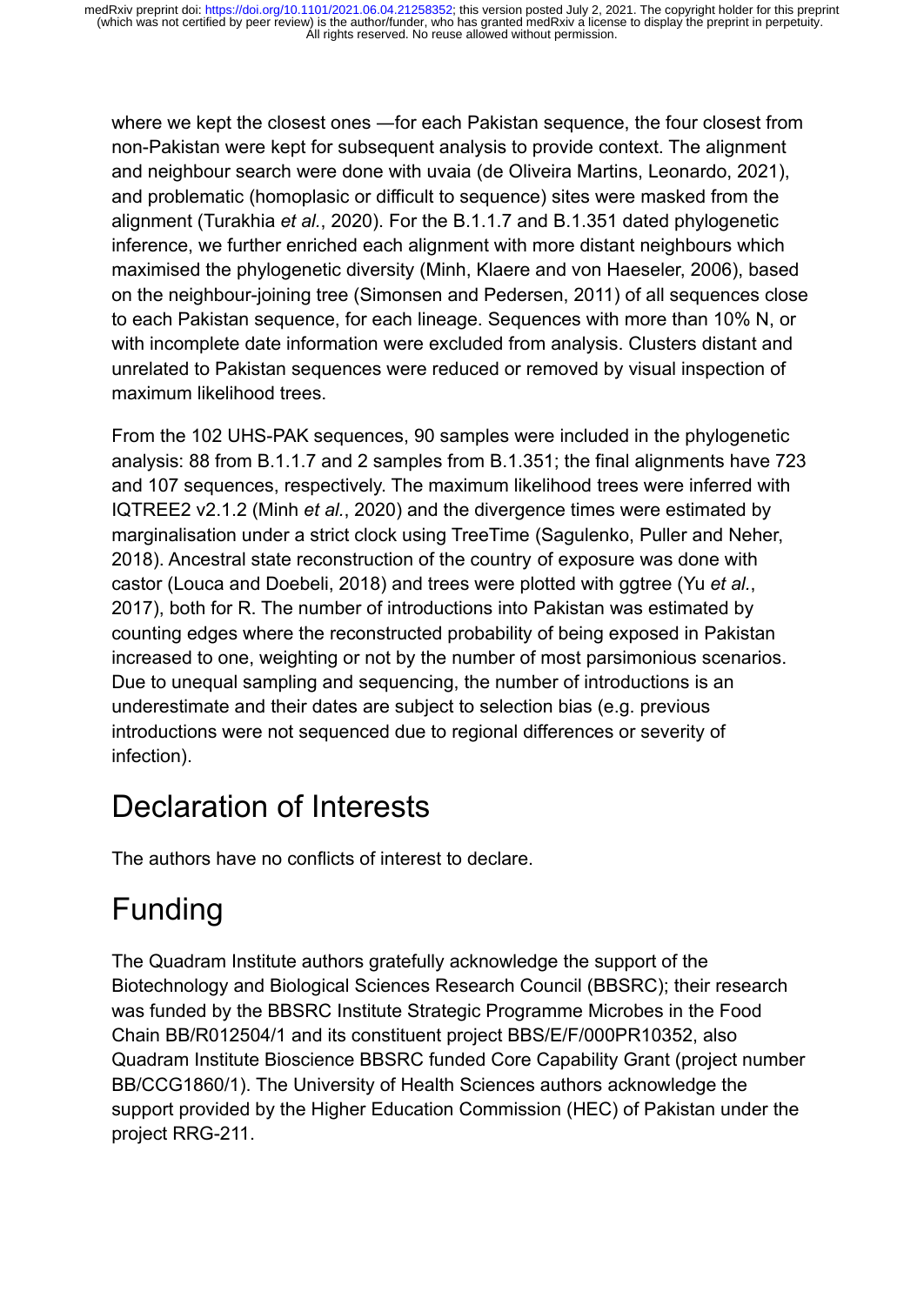# **Ethics**

This project was conducted under approval number UHS/REG-20/ERC/1758 from the University of Health Sciences Lahore Ethical Review Committee

## Data availability

Assembled/consensus genomes are available from GISAID [\(Shu and McCauley, 2017\)](https://www.zotero.org/google-docs/?8rUS5r) subject to minimum quality control criteria. Raw reads are available from European Nucleotide Archive (ENA) in Bioproject PRJEB45462.

### References

[Abu-Raddad, L. J., Chemaitelly, H. and Butt, A. A. \(2021\) 'Effectiveness of the BNT162b2](https://www.zotero.org/google-docs/?MaQ6iA) [Covid-19 Vaccine against the B.1.1.7 and B.1.351 Variants',](https://www.zotero.org/google-docs/?MaQ6iA) *New England Journal of Medicine*[, p. NEJMc2104974. doi: 10.1056/NEJMc2104974.](https://www.zotero.org/google-docs/?MaQ6iA)

Alm, E. *et al.* [\(2020\) 'Geographical and temporal distribution of SARS-CoV-2 clades in the](https://www.zotero.org/google-docs/?MaQ6iA) [WHO European Region, January to June 2020',](https://www.zotero.org/google-docs/?MaQ6iA) *Eurosurveillance*, 25(32), p. 2001410. doi: [10.2807/1560-7917.ES.2020.25.32.2001410.](https://www.zotero.org/google-docs/?MaQ6iA)

*Artic Network* [\(no date\). Available at: https://artic.network/ \(Accessed: 6 July 2020\).](https://www.zotero.org/google-docs/?MaQ6iA) Baker, D. J. *et al.* [\(2021\) 'CoronaHiT: high-throughput sequencing of SARS-CoV-2](https://www.zotero.org/google-docs/?MaQ6iA) genomes', *Genome Medicine*[, 13\(1\), p. 21. doi: 10.1186/s13073-021-00839-5.](https://www.zotero.org/google-docs/?MaQ6iA)

[de Oliveira Martins, Leonardo \(2021\)](https://www.zotero.org/google-docs/?MaQ6iA) *Uvaia*. Available at: [https://github.com/quadram-institute-bioscience/uvaia.](https://www.zotero.org/google-docs/?MaQ6iA)

[Dong, E., Du, H. and Gardner, L. \(2020\) 'An interactive web-based dashboard to track](https://www.zotero.org/google-docs/?MaQ6iA) COVID-19 in real time', *[The Lancet Infectious Diseases](https://www.zotero.org/google-docs/?MaQ6iA)*, 20(5), pp. 533–534. doi: [10.1016/S1473-3099\(20\)30120-1.](https://www.zotero.org/google-docs/?MaQ6iA)

Galloway, S. E. *et al.* [\(2021\) 'Emergence of SARS-CoV-2 B.1.1.7 Lineage — United States,](https://www.zotero.org/google-docs/?MaQ6iA) December 29, 2020–January 12, 2021', *[MMWR. Morbidity and Mortality Weekly Report](https://www.zotero.org/google-docs/?MaQ6iA)*, [70\(3\), pp. 95–99. doi: 10.15585/mmwr.mm7003e2.](https://www.zotero.org/google-docs/?MaQ6iA)

Grubaugh, N. D. *et al.* [\(2019\) 'An amplicon-based sequencing framework for accurately](https://www.zotero.org/google-docs/?MaQ6iA) [measuring intrahost virus diversity using PrimalSeq and iVar',](https://www.zotero.org/google-docs/?MaQ6iA) *Genome Biology*, 20(1), p. 8. [doi: 10.1186/s13059-018-1618-7.](https://www.zotero.org/google-docs/?MaQ6iA)

Hodcroft, E. B. *et al.* (2020) *[Year-letter Genetic Clade Naming for SARS-CoV-2 on](https://www.zotero.org/google-docs/?MaQ6iA) [Nextstrain.org](https://www.zotero.org/google-docs/?MaQ6iA)*. Available at:

[https://nextstrain.org/blog/2020-06-02-SARSCoV2-clade-naming.](https://www.zotero.org/google-docs/?MaQ6iA)

Huang, C. *et al.* [\(2020\) 'Clinical features of patients infected with 2019 novel coronavirus in](https://www.zotero.org/google-docs/?MaQ6iA) Wuhan, China', *The Lancet*[, 395\(10223\), pp. 497–506. doi:](https://www.zotero.org/google-docs/?MaQ6iA)

[10.1016/S0140-6736\(20\)30183-5.](https://www.zotero.org/google-docs/?MaQ6iA)

Javed, B. *et al.* [\(2020\) 'Is Pakistan's Response to Coronavirus \(SARS-CoV-2\) Adequate to](https://www.zotero.org/google-docs/?MaQ6iA) Prevent an Outbreak?', *Frontiers in Medicine*[, 7, p. 158. doi: 10.3389/fmed.2020.00158.](https://www.zotero.org/google-docs/?MaQ6iA) Krueger, F. (2020) *[FelixKrueger/TrimGalore](https://www.zotero.org/google-docs/?MaQ6iA)*. Available at:

[https://github.com/FelixKrueger/TrimGalore \(Accessed: 6 July 2020\).](https://www.zotero.org/google-docs/?MaQ6iA)

[Li, H. \(2013\) 'Aligning sequence reads, clone sequences and assembly contigs with](https://www.zotero.org/google-docs/?MaQ6iA) BWA-MEM', *arXiv:1303.3997 [q-bio]*[. Available at: http://arxiv.org/abs/1303.3997 \(Accessed:](https://www.zotero.org/google-docs/?MaQ6iA) [26 July 2017\).](https://www.zotero.org/google-docs/?MaQ6iA)

[Louca, S. and Doebeli, M. \(2018\) 'Efficient comparative phylogenetics on large trees',](https://www.zotero.org/google-docs/?MaQ6iA) *Bioinformatics*[. Edited by A. Valencia, 34\(6\), pp. 1053–1055. doi:](https://www.zotero.org/google-docs/?MaQ6iA) [10.1093/bioinformatics/btx701.](https://www.zotero.org/google-docs/?MaQ6iA)

Minh, B. Q. *et al.* [\(2020\) 'IQ-TREE 2: New Models and Efficient Methods for Phylogenetic](https://www.zotero.org/google-docs/?MaQ6iA) Inference in the Genomic Era', *[Molecular Biology and Evolution](https://www.zotero.org/google-docs/?MaQ6iA)*. Edited by E. Teeling, 37(5),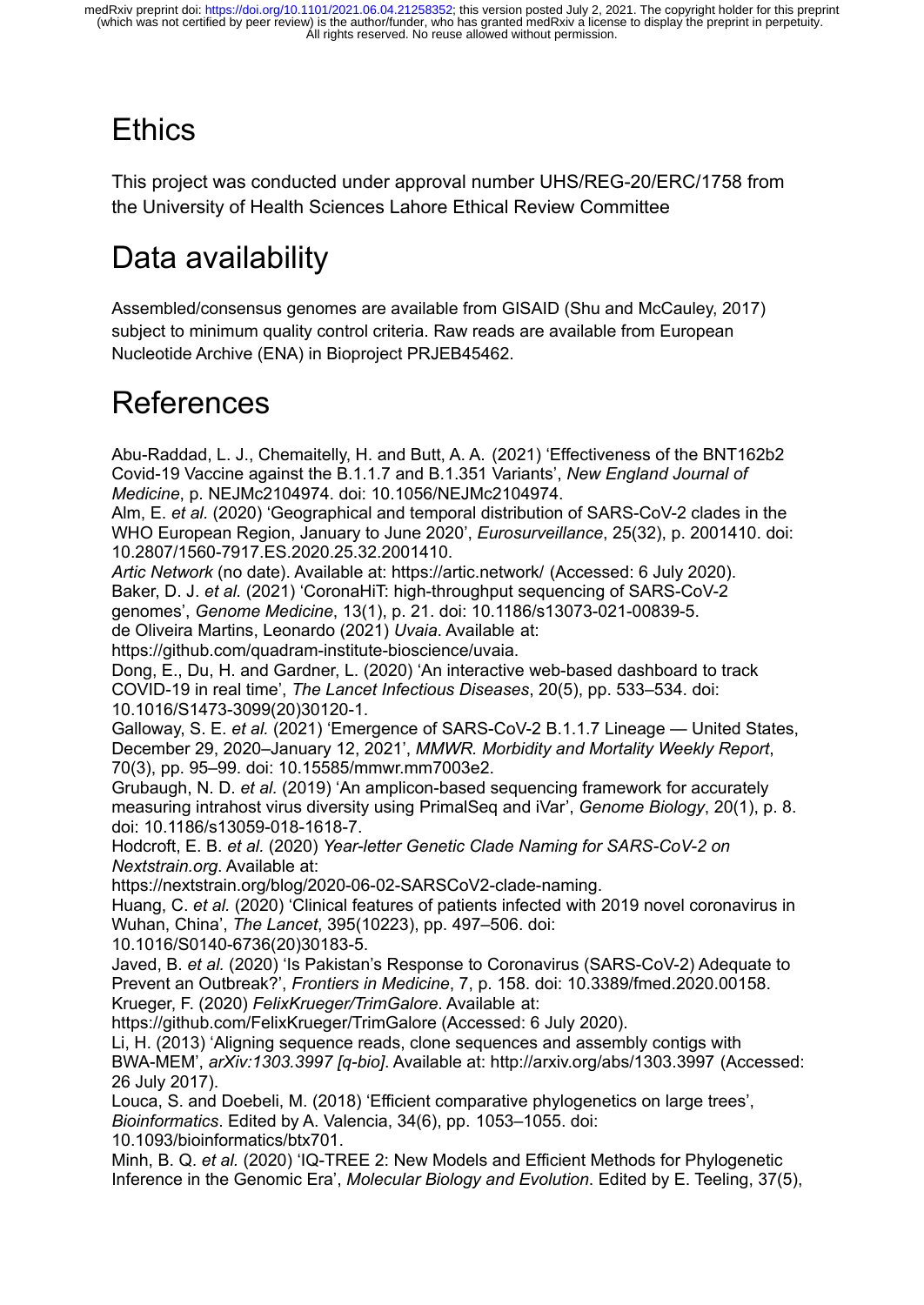[pp. 1530–1534. doi: 10.1093/molbev/msaa015.](https://www.zotero.org/google-docs/?MaQ6iA)

[Minh, B. Q., Klaere, S. and von Haeseler, A. \(2006\) 'Phylogenetic Diversity within Seconds',](https://www.zotero.org/google-docs/?MaQ6iA) *Systematic Biology*[. Edited by M. Steel, 55\(5\), pp. 769–773. doi:](https://www.zotero.org/google-docs/?MaQ6iA)

[10.1080/10635150600981604.](https://www.zotero.org/google-docs/?MaQ6iA)

*National Command Operation Center* [\(2021\). Available at: https://covid.gov.pk/stats/pakistan](https://www.zotero.org/google-docs/?MaQ6iA) [\(Accessed: 25 May 2021\).](https://www.zotero.org/google-docs/?MaQ6iA)

[Quick, J. \(2020\) 'nCoV-2019 sequencing protocol v2 v1 \(protocols.io.bdp7i5rn\)'. doi:](https://www.zotero.org/google-docs/?MaQ6iA) [10.17504/protocols.io.bdp7i5rn.](https://www.zotero.org/google-docs/?MaQ6iA)

Rambaut, A. *et al.* [\(2020\) 'A dynamic nomenclature proposal for SARS-CoV-2 lineages to](https://www.zotero.org/google-docs/?MaQ6iA) assist genomic epidemiology', *Nature Microbiology*[, 5\(11\), pp. 1403–1407. doi:](https://www.zotero.org/google-docs/?MaQ6iA) [10.1038/s41564-020-0770-5.](https://www.zotero.org/google-docs/?MaQ6iA)

[Sagulenko, P., Puller, V. and Neher, R. A. \(2018\) 'TreeTime: Maximum-likelihood](https://www.zotero.org/google-docs/?MaQ6iA) phylodynamic analysis', *Virus Evolution*[, 4\(1\). doi: 10.1093/ve/vex042.](https://www.zotero.org/google-docs/?MaQ6iA)

[Shu, Y. and McCauley, J. \(2017\) 'GISAID: Global initiative on sharing all influenza data –](https://www.zotero.org/google-docs/?MaQ6iA) from vision to reality', *Eurosurveillance*[, 22\(13\), p. 30494. doi:](https://www.zotero.org/google-docs/?MaQ6iA)

[10.2807/1560-7917.ES.2017.22.13.30494.](https://www.zotero.org/google-docs/?MaQ6iA)

[Simonsen, M. and Pedersen, C. N. S. \(2011\) 'Rapid computation of distance estimators from](https://www.zotero.org/google-docs/?MaQ6iA) nucleotide and amino acid alignments', in *[Proceedings of the 2011 ACM Symposium on](https://www.zotero.org/google-docs/?MaQ6iA) Applied Computing - SAC '11*. *the 2011 ACM Symposium*[, TaiChung, Taiwan: ACM Press, p.](https://www.zotero.org/google-docs/?MaQ6iA) [89. doi: 10.1145/1982185.1982208.](https://www.zotero.org/google-docs/?MaQ6iA)

Tegally, H. *et al.* [\(2021\) 'Detection of a SARS-CoV-2 variant of concern in South Africa',](https://www.zotero.org/google-docs/?MaQ6iA) *Nature*[, 592\(7854\), pp. 438–443. doi: 10.1038/s41586-021-03402-9.](https://www.zotero.org/google-docs/?MaQ6iA)

Turakhia, Y. *et al.* [\(2020\) 'Stability of SARS-CoV-2 phylogenies',](https://www.zotero.org/google-docs/?MaQ6iA) *PLOS Genetics*. Edited by [G. S. Barsh, 16\(11\), p. e1009175. doi: 10.1371/journal.pgen.1009175.](https://www.zotero.org/google-docs/?MaQ6iA)

Volz, E. *et al.* (2021) *[Transmission of SARS-CoV-2 Lineage B.1.1.7 in England: Insights from](https://www.zotero.org/google-docs/?MaQ6iA) linking epidemiological and genetic data*[. preprint. Infectious Diseases \(except HIV/AIDS\).](https://www.zotero.org/google-docs/?MaQ6iA) [doi: 10.1101/2020.12.30.20249034.](https://www.zotero.org/google-docs/?MaQ6iA)

Yu, G. *et al.* (2017) 'ggtree [: an R package for visualization and annotation of phylogenetic](https://www.zotero.org/google-docs/?MaQ6iA) [trees with their covariates and other associated data',](https://www.zotero.org/google-docs/?MaQ6iA) *Methods in Ecology and Evolution*. [Edited by G. McInerny, 8\(1\), pp. 28–36. doi: 10.1111/2041-210X.12628.](https://www.zotero.org/google-docs/?MaQ6iA)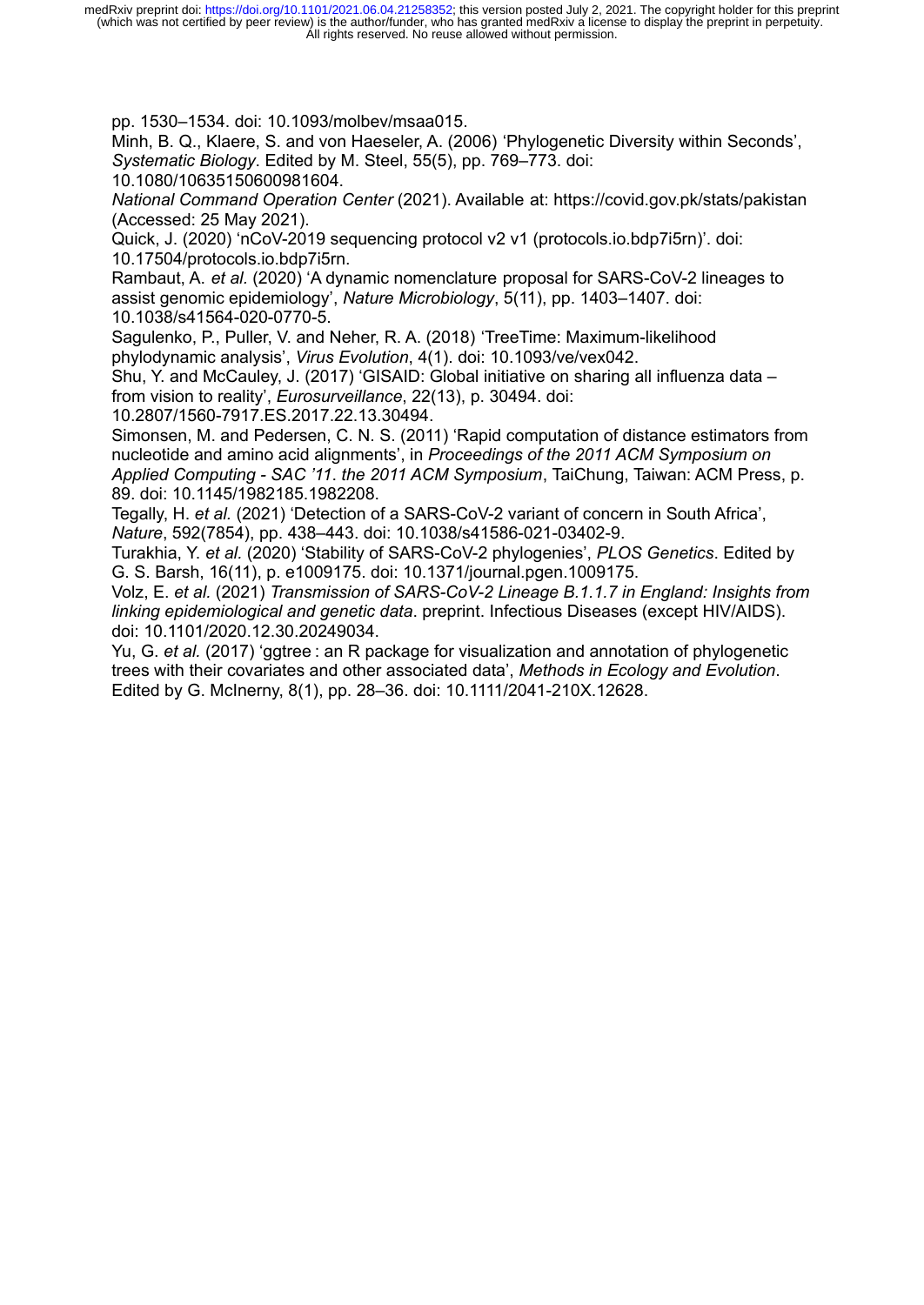



 $9 -$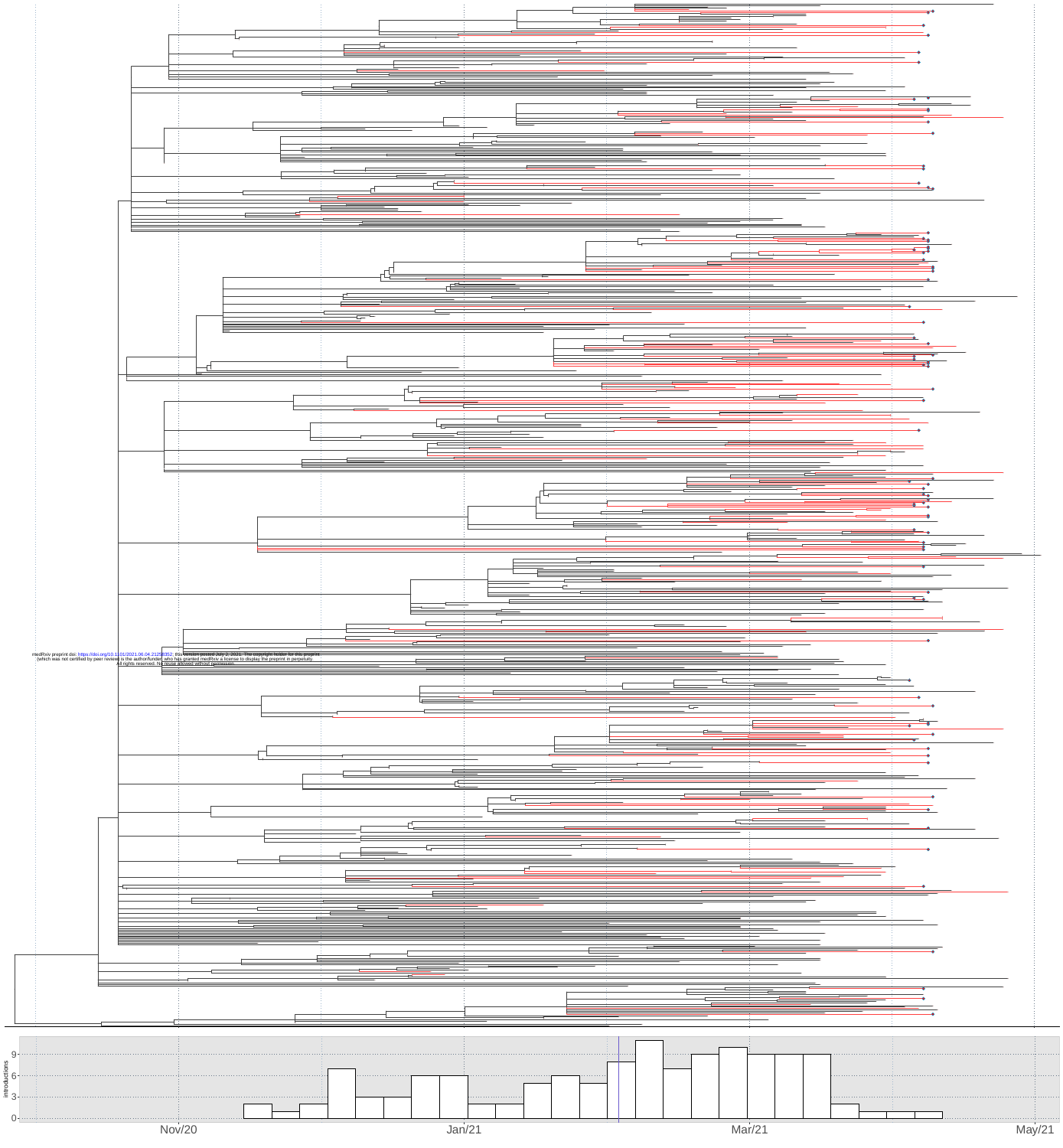